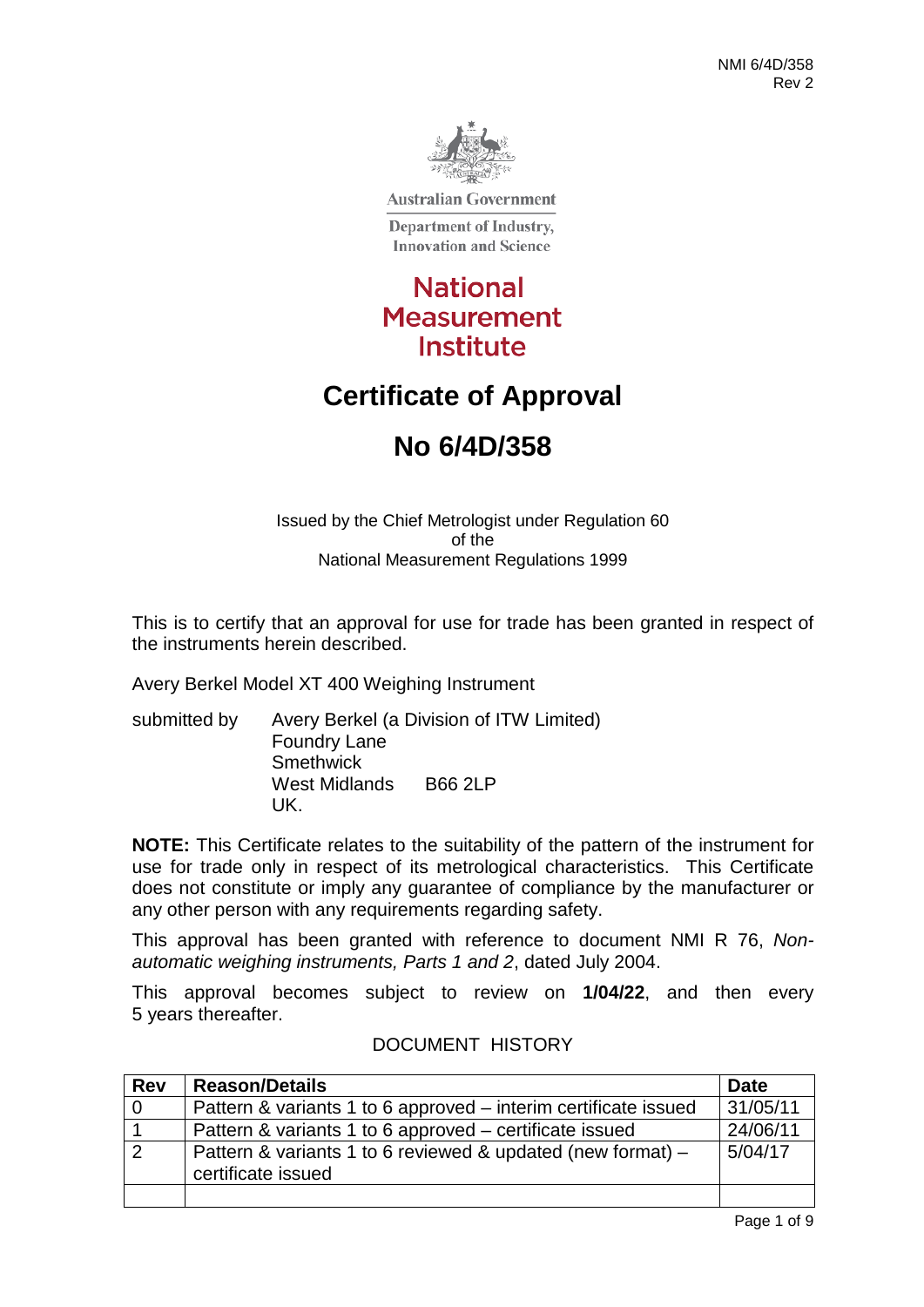### CONDITIONS OF APPROVAL

#### **General**

Instruments purporting to comply with this approval shall be marked with pattern approval number 'NMI 6/4D/358' and only by persons authorised by the submittor.

It is the submittor's responsibility to ensure that all instruments marked with this approval number are constructed as described in the documentation lodged with the National Measurement Institute (NMI) and with the relevant Certificate of Approval and Technical Schedule. Failure to comply with this Condition may attract penalties under Section 19B of the National Measurement Act and may result in cancellation or withdrawal of the approval, in accordance with document NMI P 106.

Auxiliary devices used with this instrument shall comply with the requirements of General Supplementary Certificates No S1/0/A or No S1/0B.

#### **Special**

Certain aspects of this instrument (in particular transaction record printing formats) are able to be configured by the user. Whilst NMI believes that acceptable formats can be achieved for typical basic sales modes, it is also possible for the instrument to be configured to produce unacceptable formats, and use of some formats may be inappropriate for different sales modes. It is the responsibility of the user to ensure that acceptable and appropriate formats are used in any particular situation.

Signed by a person authorised by the Chief Metrologist to exercise their powers under Regulation 60 of the National Measurement Regulations 1999.

**Dr A Rawlinson**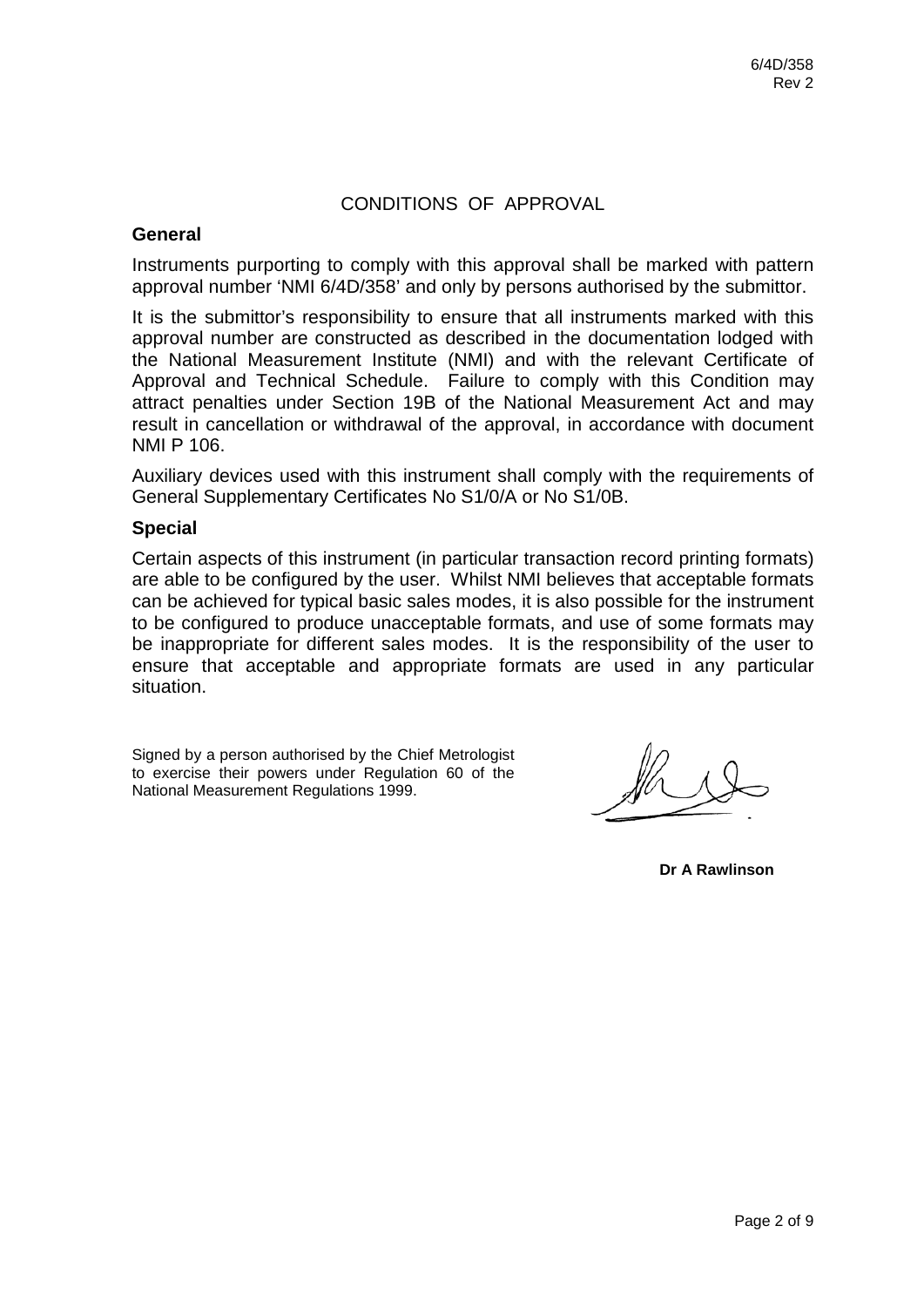### TECHNICAL SCHEDULE No 6/4D/358

#### **1. Description of Pattern approved on 31/05/11**

An Avery Berkel model XT 400 class  $\mathbb D$  non-automatic self-indicating pricecomputing multi-interval weighing instrument (Figure 1a) with a verification scale interval  $(e_1)$  of 0.002 kg up to 6 kg and a verification scale interval  $(e_2)$  of 0.005 kg from 6 kg up to the maximum capacity of 15 kg.

Instruments are fitted with a column-mounted TFT colour touchscreen operator display/keyboard and a column-mounted TFT colour customer display (Figure 1a). The operator touchscreen consists of displays for presentation of tare, weight, unit price and price information, zero, 'net' indicators and functions relating to product look up (PLU) items.

Instruments are fitted with an integral printer, for printing of labels or tickets.

Instruments have unit price to \$9999.99/kg, price to \$9999.99, and a product look up (PLU) facility.

Instruments may be fitted with output sockets (output interfacing capability) for the connection of auxiliary and/or peripheral devices; this may include wireless networking capabilities.

The instrument operates from mains AC power (240 V AC, 50 Hz).

The label and/or receipt formats should comply with the requirements of General Supplementary Certificates No S1/0/A or No S1/0B.

Instruments are approved for use over a temperature range of 0°C to +40°C and must be so marked

#### **1.1 Zero**

A zero-tracking device may be fitted.

The initial zero-setting device of the pattern has a nominal range of approximately 20% of the maximum capacity of the instrument.

The instrument has automatic and semi-automatic zero-setting devices with a nominal range of not more than 4% of the maximum capacity of the instrument.

The automatic zero-setting device operates only when the instrument has been stable below zero for at least 5 seconds.

#### **1.2 Tare**

A semi-automatic subtractive tare device, up to the maximum capacity, may be fitted. A semi-automatic pre-set tare device with a maximum capacity equal to the first partial weigh range, may be fitted.

Pre-set tare values may be associated with product look up (PLU) items.

A display of tare values is provided.

#### **1.3 Display Check**

A display check is initiated whenever power is applied.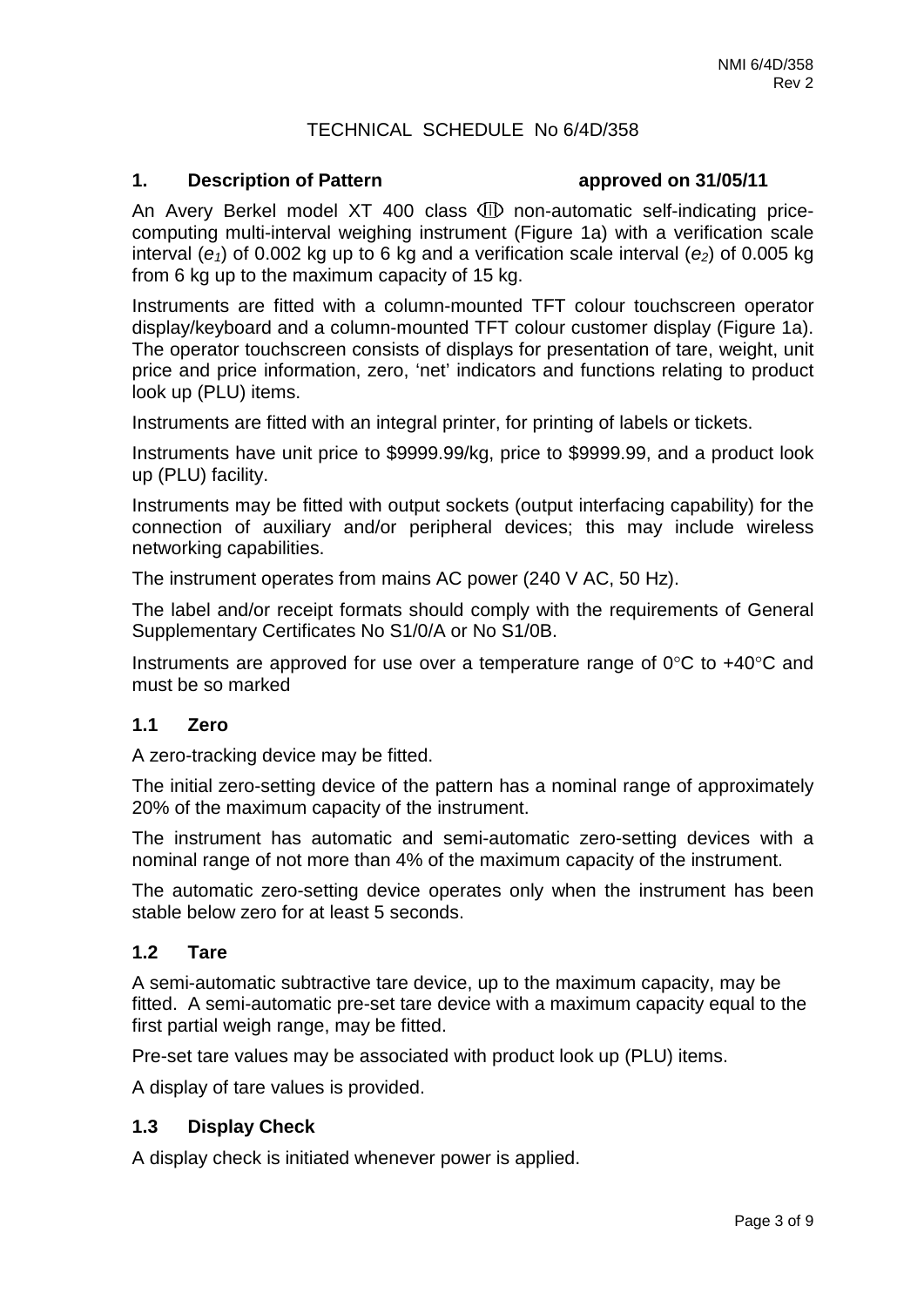## **1.4 Networking**

A number of XT series instruments may be connected in a network to share common PLU data, and to accumulate and retrieve management information.

In addition, the instrument may be interfaced with a computer for the collection of management data and the downloading of PLU data.

Note: The weighing and price computing functions of each weighing instrument in the network are independent, and the removal, repair or replacement of a particular weighing instrument does not necessitate re-verification of any other weighing instrument in the network.

### **1.5 Levelling**

The instrument is provided with adjustable feet and an automatic tilt sensor/compensation device that automatically compensates for out of level conditions up to  $\pm 5^{\circ}$  in longitudinal or transverse directions. If this value is exceeded then the weight indications are replaced by a series of diagonal bars and the price-to-pay indications are inhibited.

### **1.6 Descriptive Markings and Notices**

Instruments carry the following markings:

| Manufacturer's mark, or name written in full | <b>Avery Berkel</b>               |    |
|----------------------------------------------|-----------------------------------|----|
| Name or mark of manufacturer's agent         |                                   |    |
| Indication of accuracy class                 | CHD                               |    |
| Pattern approval mark for the instrument     | NMI 6/4D/358                      |    |
| Maximum capacity                             | $Max$ / g or kg #1                |    |
| Minimum capacity                             | $Min$ g or kg                     | #1 |
| Verification scale interval                  | $e =$ / g or kg                   | #1 |
| Maximum subtractive tare                     | $T = -$ g or kg #2                |    |
| Special temperature limits                   | $0^{\circ}$ C to +40 $^{\circ}$ C |    |
| Serial number of the instrument              |                                   |    |

For single interval instruments (see variants) there is only one range therefore only one value of maximum capacity and verification scale interval to be marked.

- #1 These markings are also shown near the display of the result if they are not already located there.
- #2 This marking is required if *T* is not equal to *Max*.

# **1.7 Verification Provision**

Provision is made for the application of a verification mark.

### **1.8 Sealing Provision**

Provision is made for the configuration parameters and calibration adjustments to be sealed by means of a destructible adhesive label placed over the securing screw of the load cell cover and the service mode switch access hole on the load cell cover, as shown in Figure 2.

The seal can be viewed through a transparent cover, which may be removed for sealing purposes, located in the centre of the top housing on the left hand side of the instrument, when viewed from the vendor side, after removal of the load receptor (Figure 2).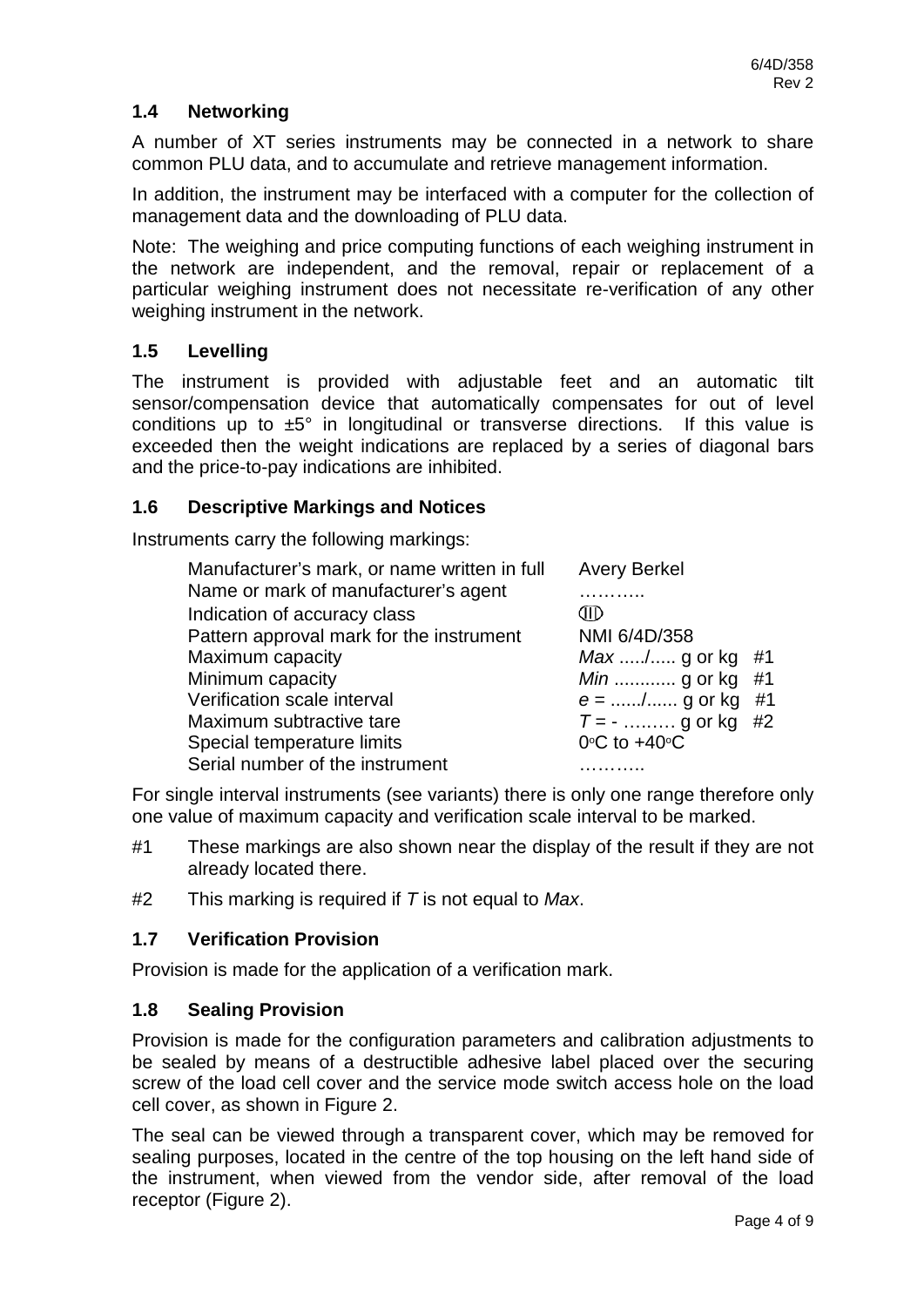#### **2. Description of Variant 1 approved on 31/05/11**

Page 5 of 9

Certain other capacities of the Avery Berkel model XT 400 multi-interval instruments as listed below:

- (i) With a verification scale interval  $(e_1)$  of 0.001 kg up to 3 kg and with a verification scale interval of  $(e_2)$  of 0.002 kg from 3 kg up to the maximum capacity of 6 kg; and
- (ii) With a verification scale interval  $(e_1)$  of 0.005 kg up to 15 kg and with a verification scale interval of (*e2*) of 0.010 kg from 15 kg up to the maximum capacity of 30 kg.

### **3. Description of Variant 2 approved on 31/05/11**

Certain capacities of the Avery Berkel m od el XT 400 single interval instruments as listed below:

- (i) With a maximum capacity of 6 kg and a verification scale interval of 0.001 kg;
- (ii) With a maximum capacity of 15 kg and a verification scale interval of 0.005 kg;
- (iii) With a maximum capacity of 30 kg and a verification scale interval of 0.010 kg; and
- (iv) With a maximum capacity of 30 kg and a verification scale interval of 0.005 kg.

Instruments are marked in accordance with clause **1.6 Descriptive Markings and Notices** except that there is only one value of maximum capacity and verification scale interval.

### **4. Description of Variant 3 approved on 31/05/11**

The Avery Berkel model XT 300 single or multi-interval instruments which are similar to the pattern but which do not have a customer display and are arranged as self-service instruments. The self-service touch screen display is mounted on a column (Figure 1b).

In this self-service arrangement, stored tare values may be associated with product look up (PLU) keys. However, the use of stored tare values associated with PLU keys shall be at the discretion of the applicable trade measurement authority, who may require various operational instructions and notes regarding the appropriate container for each product. Other tare facilities and operator keys shall be disabled, other than the 'PRINT' key.

The model XT 300 instruments may be in any capacity listed for the model XT 400 (the pattern and variants 1 & 2).

# **5. Description of Variant 4 approved on 31/05/11**

The Avery Berkel model XT 200 single or multi-interval instruments which are similar to the pattern but the operator display/keyboard is attached to the main instrument housing rather than mounted on the column (Figure 3a).

The model XT 200 instruments may be in any capacity listed for the model XT 400 (the pattern and variants 1 & 2).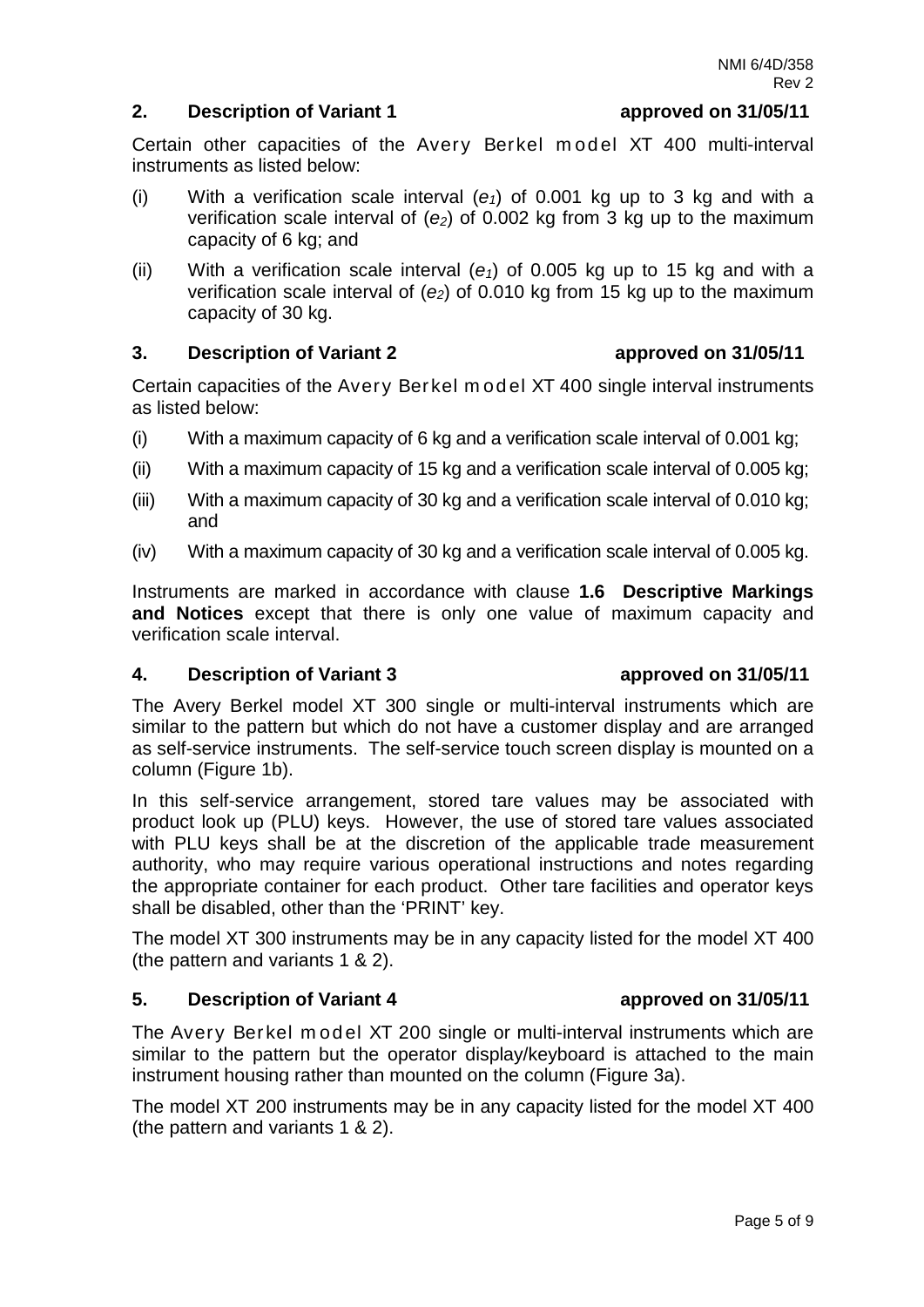### **6. Description of Variant 5 approved on 31/05/11**

The Avery Berkel model XT 100 single or multi-interval instruments as 'bench' style instruments which are similar to the pattern but in which the customer and vendor displays are incorporated within the main instrument housing (Figure 3b).

The model XT 100 instruments may be in any capacity listed for the model XT 400 (the pattern and variants 1 & 2).

#### **7. Description of Variant 6 approved on 31/05/11**

The Avery Berkel model XT 101 single or multi-interval instruments which are similar to the XT 100 (Variant 4) but which do not have a customer display and are arranged as a self-service instruments.

In this self-service arrangement, stored tare values may be associated with product look up (PLU) keys. However, the use of stored tare values associated with PLU keys shall be at the discretion of the applicable trade measurement authority, who may require various operational instructions and notes regarding the appropriate container for each product.

Other tare facilities and operator keys shall be disabled, other than the 'PRINT' key.

The model XT 101 instruments may be in any capacity listed for the model XT 400 (the pattern and variants 1 & 2).

## TEST PROCEDURE

Instruments shall be tested in accordance with any relevant tests specified in the National Instrument Test Procedures.

The instrument shall not be adjusted to anything other than as close as practical to zero error, even when these values are within the maximum permissible errors.

### **Maximum Permissible Errors**

The maximum permissible errors are specified in Schedule 1 of the *National Trade Measurement Regulations 2009*.

#### **Tests**

For multi-interval and multiple range instruments with verification scale intervals of  $e_1$ ,  $e_2$  ..., apply  $e_1$  for zero adjustment, and maximum permissible errors apply  $e_1$ , *e2* …, as applicable for the load.

Ensure that instruments are only being used within the special temperature limits stated elsewhere in this Technical Schedule.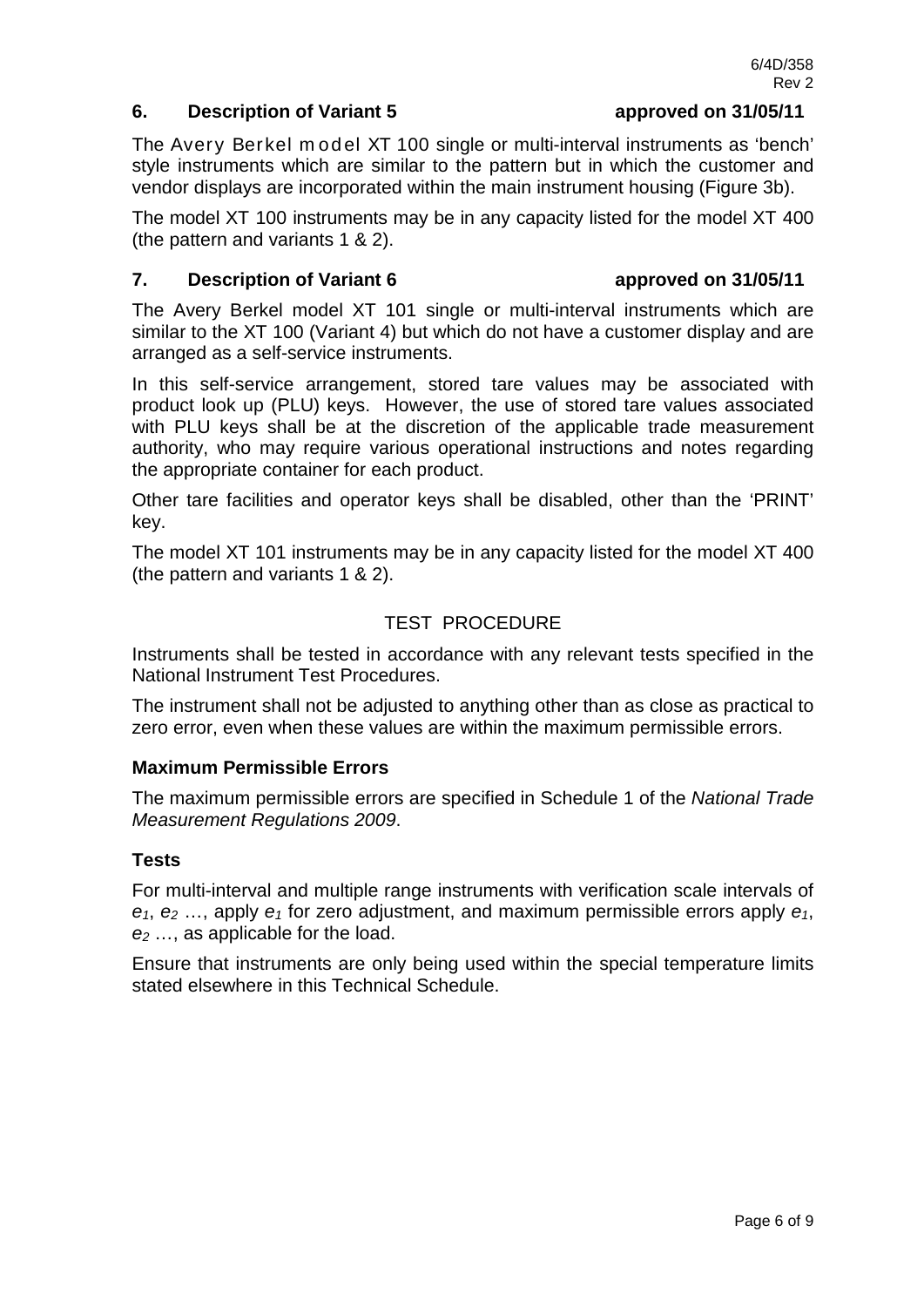# FIGURE 6/4D/358 – 1



(a) Avery Berkel Model XT 400 Weighing Instrument



(b) Avery Berkel Model XT 300 Weighing Instrument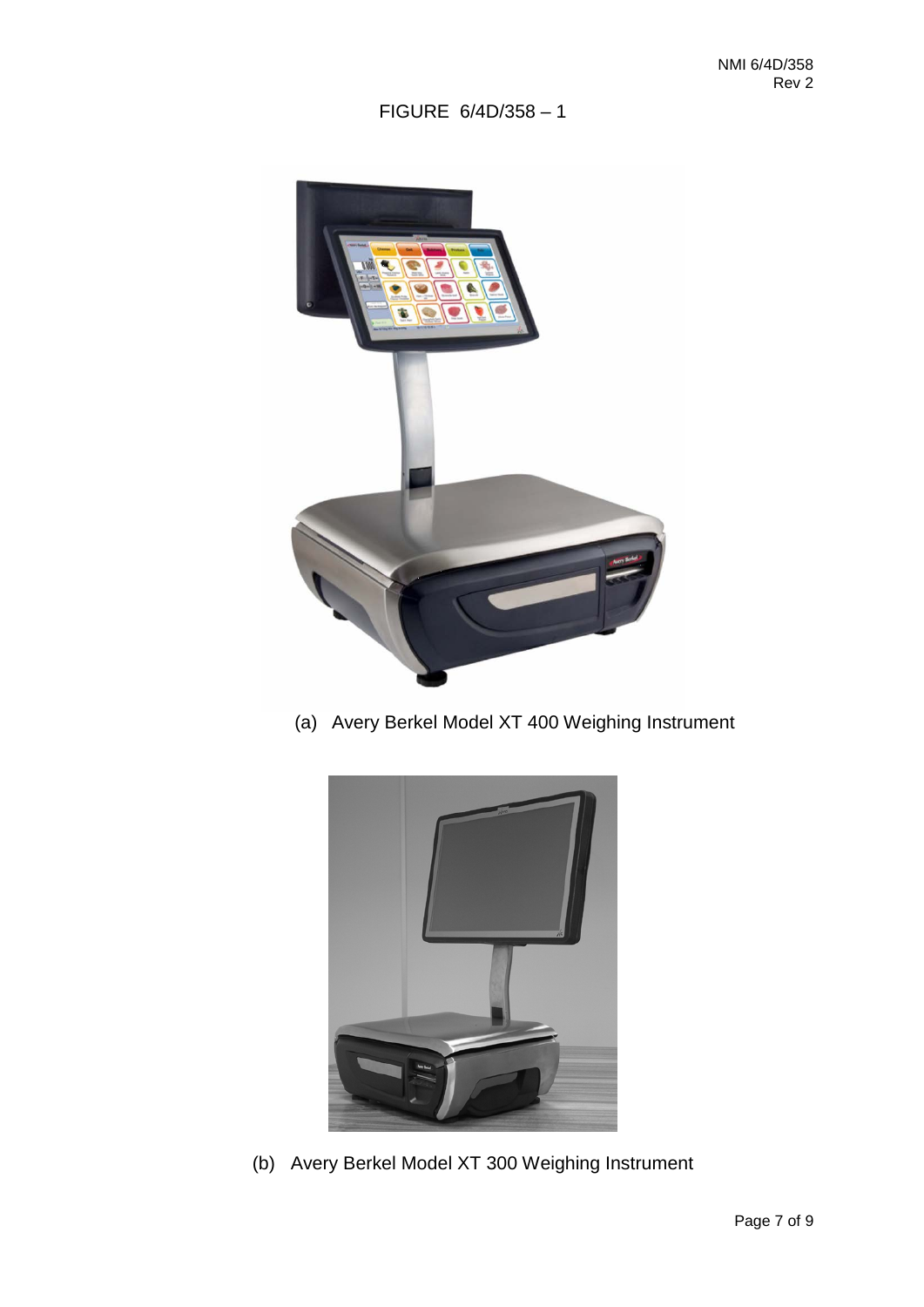FIGURE 6/4D/358 – 2



Position of Seal Label - Viewed through Protective Cover



Sealing of Calibration Switch Access Hole and Security Screw (Shown with protective cover removed)

Typical Sealing of XT Series